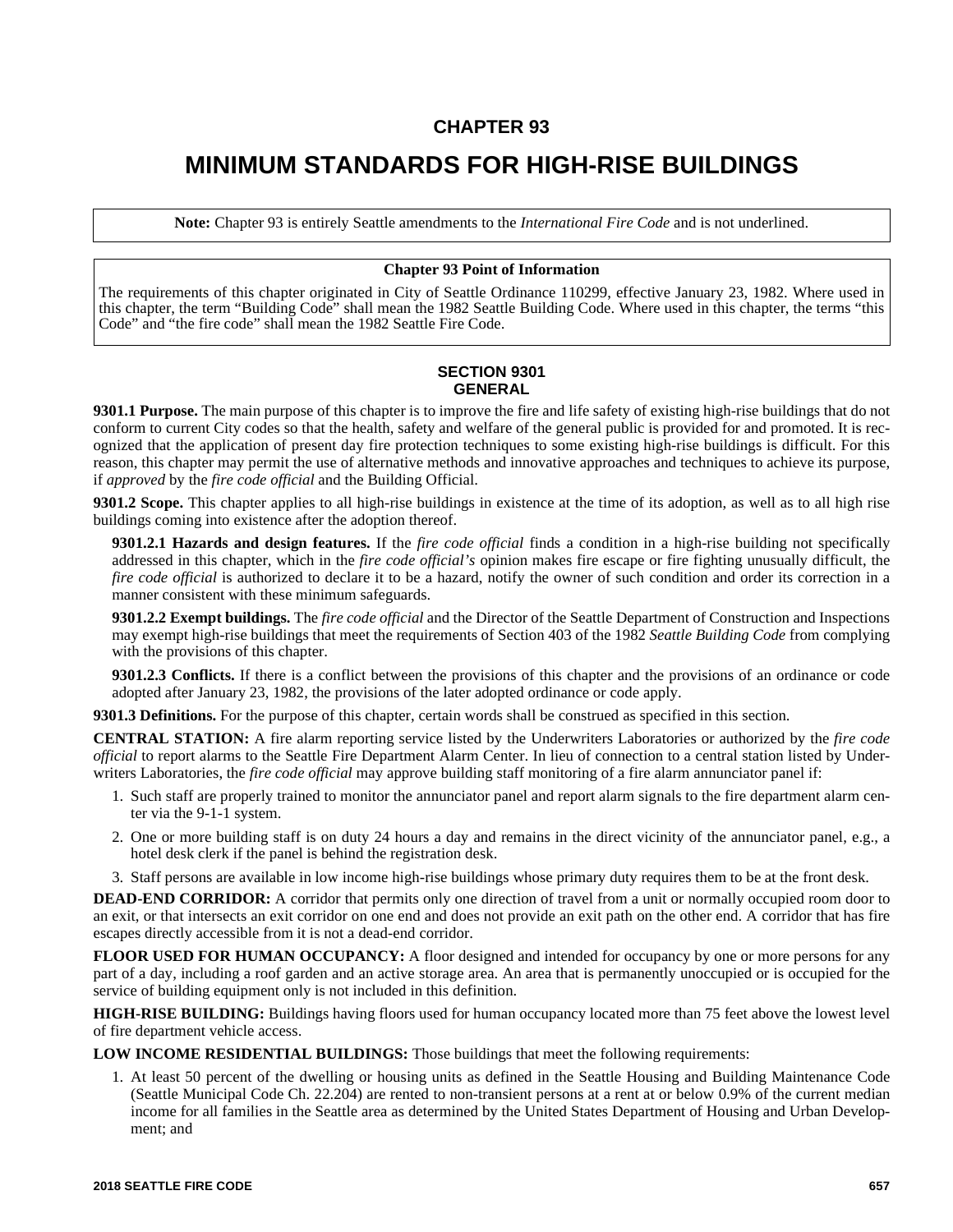2. The average monthly rent for all dwelling or housing units in the building does not exceed 1.4% of the Median Income Limit.

For purposes of calculating the average monthly rent, a room that is rented on a hostel-style basis to three or more non-related persons is considered as one room rented for \$200 per month.

Monthly rent includes all charges for shelter and provision of items normally associated with such use, but does not include board, health care, telephone charges and other such items.

## **SECTION 9302 EXITS**

**9302.1 General.** All exits in high-rise buildings shall be illuminated as required in Section 1104 of this Code and enclosed with a minimum of one-hour fire resistive construction. Every high-rise building shall have at least one such exit. If existing exterior fire escapes are used for additional exits, they shall be tested and identified as required in Section 9302.3.

**9302.2 Smokeproof enclosure.** Where a high-rise building has a single, enclosed exit, the enclosure shall be continued to the exterior of the building, the exit shall be smoke-proof by mechanical ventilation in accordance with Section 3310 of the 1982 *Seattle Building Code,* or mechanically pressurized with fresh air to 0.15 inches water column and shall have a concurrent 2500 cubic feet per minute (CFM) exhaust to atmosphere in an emergency, in accordance with the provisions of the Building Code.

#### **Exceptions:**

- 1. Pressurization may be omitted if the building has an *approved* automatic sprinkler system, all corridor openings are self-closing, all occupied areas have access to a second means of egress or a fire escape and the omission is *approved* by the *fire code official.*
- 2. A single stair may exit through a building lobby, if the lobby is of non-combustible construction, does not contain combustible furnishings, and is separated from the rest of the building by one-hour fire resistive construction. Wire-glass protected by sprinklers on both sides may be accepted as one-hour fire-resistive construction. If the lobby contains no combustible materials, wire-glass need only be protected by sprinklers on the side opposite the lobby.

**9302.3 Fire escapes.** Exterior fire escapes shall be accessible and structurally safe at all times. Owners of high-rise buildings shall load test fire escapes at least once every five years with a weight of not less than 100 lb/sq. foot. The results of such a load test shall be submitted in writing to the *fire code official.* In lieu of such a test, the *fire code official* may accept the opinion of a structural engineer licensed by the State of Washington describing his inspection and/or tests and stating that the fire escape is structurally safe and will support a load of 100 lb/sq. foot. There shall be signs *approved* by the *fire code official* clearly identifying the route of access to the fire escape from every public corridor. Fire escapes that are not maintained structurally safe and not otherwise required by provisions of the Fire Code shall be removed. Locked doors or windows are prohibited between public corridors and fire escapes.

**Exceptions:** If all of the following criteria are met and *approved* by the *fire code official:*

- 1. An identified tool or device for opening the locked door or window is permanently affixed in close proximity to the locked point.
- 2. The area around the locked door or window is served by emergency illumination.
- 3. Clearly understandable directions indicating the use of the tool and the route to the fire escape are posted at the locked door or window.

**9302.4 Doors.** All exit doors in the path of exit travel shall be self-closing or automatic closing in accordance with Section 713.6 of the 1982 Building Code. Doors held open by fusible links and sliding or vertical doors are prohibited in exit ways. Stairway doors shall be self-latching.

**9302.5 Unlocking of doors.** Stairway doors, including the doors between any stairway and the roof, shall not have locks or shall unlock automatically whenever a fire alarm is activated in the high-rise building. Such locks shall unlock automatically when power is off (fail safe). If the only locked door in a stair shaft is the one that leads to the roof, it may be locked by panic hardware or *approved* alarm lock-paddle bars.

**9302.6 Egress from stairways.** Enclosed stairways serving more than six floors shall have two means of egress from the stairway. Enclosed stairways serving ten or more floors shall have re-entry into the building at approximately 5-story intervals. Reentry signs shall be posted in the stair.

#### **Exceptions:**

- 1. Jails.
- 2. If telephones connected to a 24-hour manned location are provided in the stairway in each 5-floor increment that does not have a means of egress.
- 3. If any door serving as an entrance to the stair does not automatically lock behind a person entering the stair.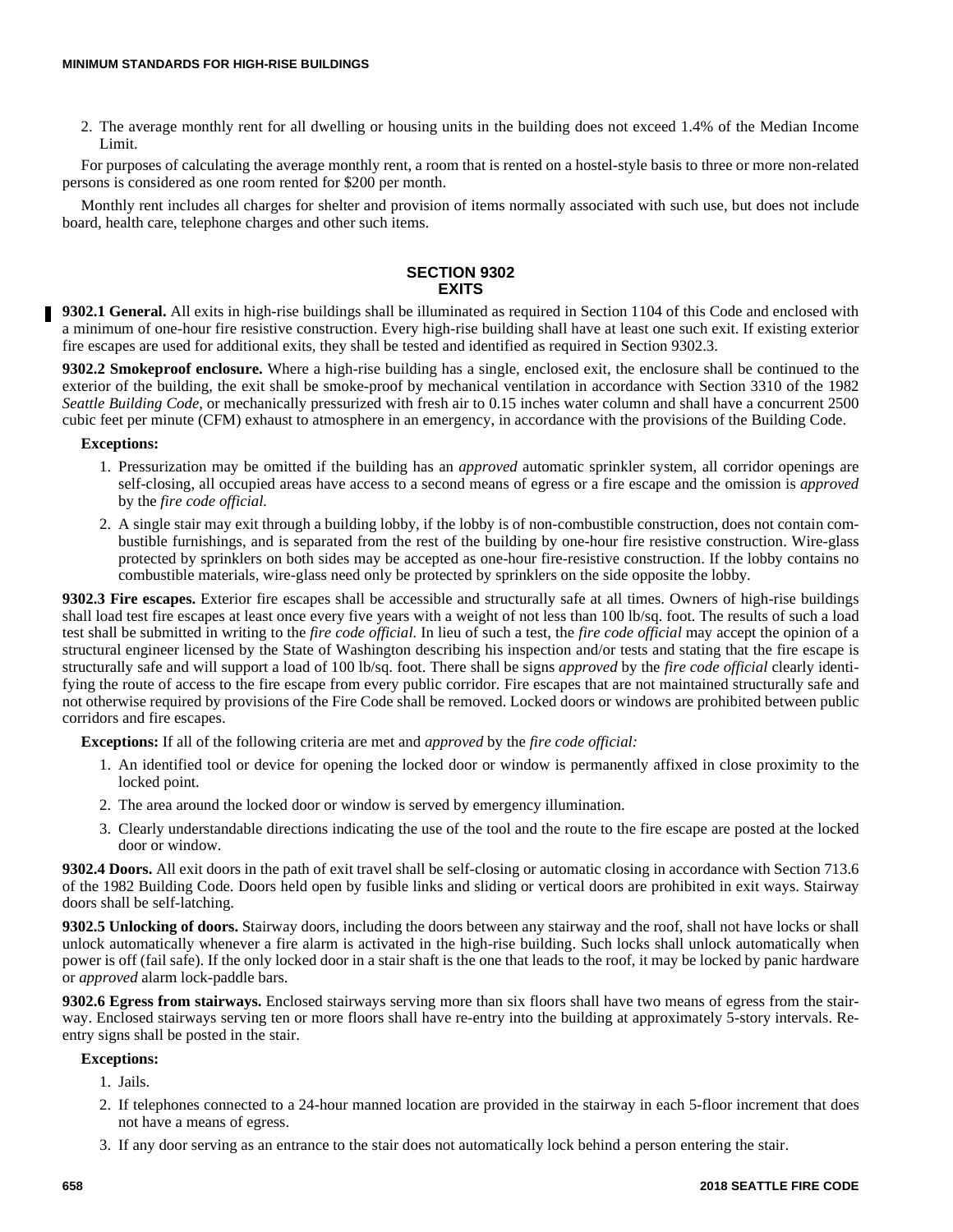4. If alternate means of alerting building management to persons trapped in a stairwell are *approved* by the Building Official.

## **SECTION 9303 DEAD-END CORRIDORS**

**9303.1 Dead-end corridors.** Dead-end corridors are limited to 75 feet in length in office occupancies and 30 feet in length in all other occupancies. If such limits are exceeded, automatic sprinkler protection meeting the requirements of the Fire Code and the Building Code shall be provided for the entire dead-end corridor, with one head on the room side of each door opening onto the corridor. Domestic water systems may be used to supply such sprinklers when *approved* by the *fire code official.*

#### **Exceptions:**

- 1. In high-rise buildings, inactive doors leading from the dead-end corridor into spaces that are not in normal use may be covered with 5/8-inch type "x" gypsum board or its equivalent, in lieu of installing a sprinkler head over the door or smoke detector in the room.
- 2. In office occupancies, sprinkler heads on the room side of each door opening onto the corridor need not be installed.
- 3. In residential buildings, if corridors and each guest room are equipped with electrically supervised heat detectors connected to the building fire alarm system, sprinkler heads, or any combination thereof. If heat detectors are used in rooms in lieu of sprinklers, doors must be rated at 20 minutes and must be self-closing.
- 4. In office occupancies, sprinkler systems are not required in a dead-end corridor if the corridor is equipped with smoke detectors and each room opening onto the corridor is equipped with at least one smoke detector. Such detector shall be electrically supervised and connected to the building fire alarm system.
- 5. If there is a fire escape not directly accessible from the corridor and the exit route is protected by electrically supervised smoke detection.
- 6. Corridors within residential units are exempt.
- 7. Corridors within private offices may have corridor only smoke detection connected to the building alarm systems.

## **SECTION 9304 FIRE RESISTIVE CONSTRUCTION**

**9304.1 Fire separation.** Any space larger than 1,500 square feet shall be separated from building stair shafts, elevator shafts and air handling shafts by non-combustible smoke resistive separation (glass walls with wood stops are acceptable) and equipped with smoke detectors connected to the building fire alarm system.

#### **Exceptions:**

- 1. Spaces that have *approved* automatic sprinkler systems.
- 2. Building lobbies or corridors which are equipped with an *approved* smoke control system that includes shaft pressurization and automatic smoke removal.
- 3. Building lobbies or corridors of any size that do not contain combustible furnishings (other than carpet) or commercial spaces and have non-combustible interior finish throughout.

**NOTE:** To qualify for exception 3, all spaces adjacent to the building lobby must be separated and equipped with smoke detectors as outlined in this section, and all doors leading into the lobby must be self-closing or automatically closing upon activation of the building fire alarm system.

4. Office areas above the main lobby, including open space design areas.

**NOTE:** This exception does not apply to retail or wholesale stores, display rooms, restaurants, cocktail lounges and bars, banquet rooms, meeting rooms, storage rooms and spaces that, because of unusual fuel load or other conditions, pose an unusual hazard in the opinion of the *fire code official.*

5. Smoke detectors are not required in spaces that are separated by one-hour fire-resistive construction, with openings protected by one-hour self-closing doors. Domestic water systems may be used to supply the sprinkler system referred to in this section if *approved* by the *fire code official.*

**9304.2 Shaft enclosures.** All openings that connect three or more floors shall be enclosed with a minimum of one-hour fire resistive construction.

**Exception:** Openings complying with Sections 304.6 or 402 of the 1982 Seattle Building Code.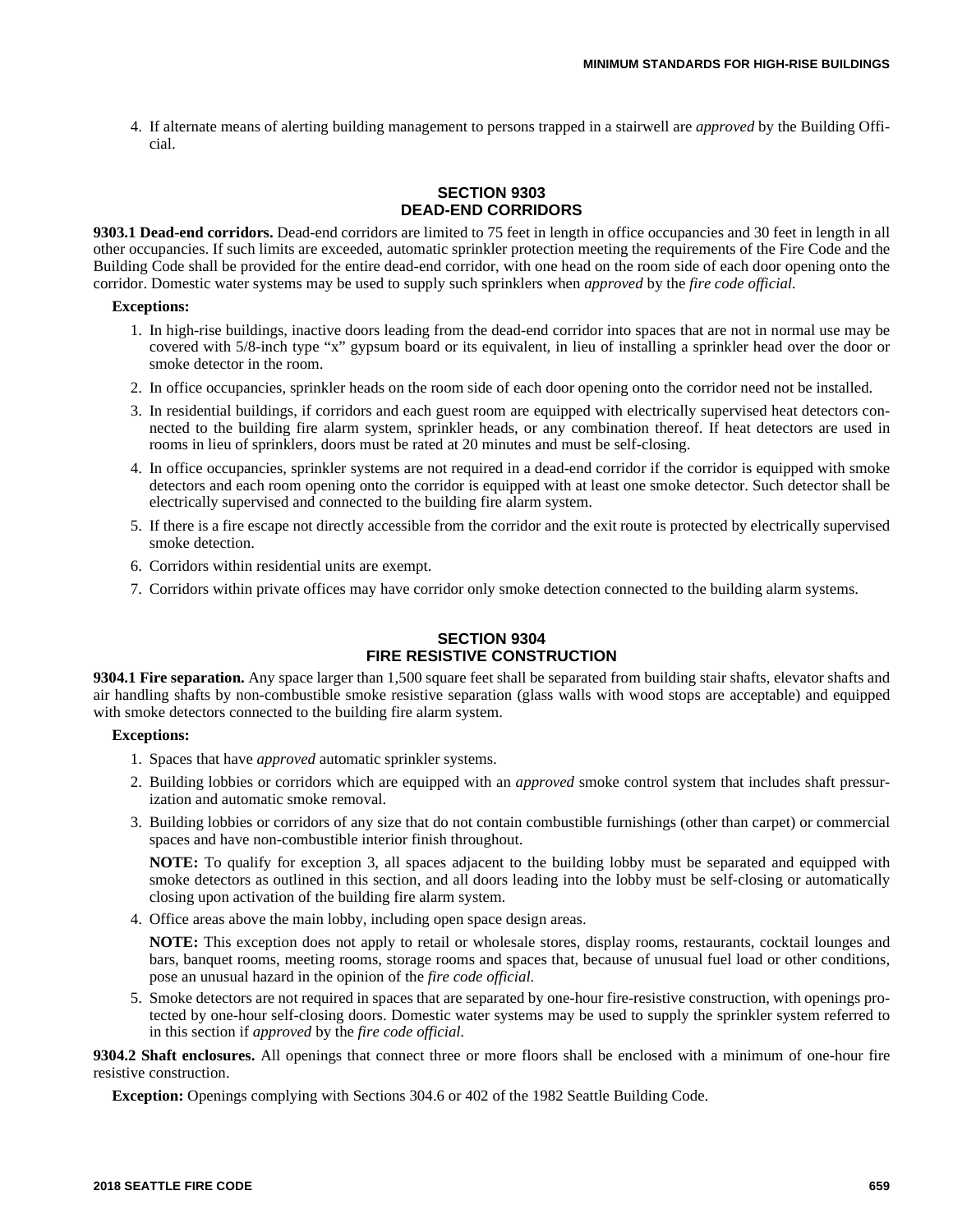## **SECTION 9305**

## **HEATING, VENTILATION AND AIR CONDITIONING SYSTEM (HVAC) SHUTDOWN**

**9305.1 Air moving systems.** Air moving systems that serve more than the floor on which they are located shall automatically shut down on any high-rise building fire alarm, or shall be provided with a manual shutdown switch located at the fire alarm panel in the main building lobby.

**Exception:** Air moving systems of:

- 1. Less than 2,000 CFM.
- 2. Exhaust only systems of less than 15,000 CFM, such as toilet, range hood, kitchen, fume hood, etc.
- 3. HVAC systems of less than 15,000 CFM with automatic shut-down on smoke detectors in the area served, which are connected to the building fire alarm system.
- 4. Life safety pressurization systems as provided in the Building Code.
- 5. Buildings with *approved* automatic smoke control pursuant to Section 1807 of the 1982 edition of the Seattle Building Code.

## **SECTION 9306 FIRE ALARM AND DETECTION SYSTEMS**

**9306.1 General.** Every high-rise building, except a residential occupancy with a system installed under Ordinance 106107 as now or hereafter amended, shall have an electrically supervised fire alarm and detection system *approved* by the *fire code official,* as follows:

A manual pull station shall be located at every floor exit door, except in office occupancies.

The alarm system for the high-rise building shall be monitored by a central station, or other such means *approved* by the *fire code official.* The alarm systems shall be electrically supervised and have battery emergency power sufficient to operate for a period of 24 hours and sound the alarm for 10 minutes at the end of that period.

**9306.2 Automatic smoke detection.** There shall be electrically supervised automatic smoke detection in elevator landings, public corridors, and on the corridor or floor side of each exit stairway.

**Exception:** If a corridor has an *approved* automatic sprinkler system, smoke detectors may be omitted from the corridor.

There shall be electrically supervised automatic smoke detectors within 50 feet of building perimeter walls and at standard spacing (approximately 30 feet) to the center of the floor.

#### **Exceptions:**

- 1. Interior of residential units.
- 2. Floors that have an *approved* automatic sprinkler system.
- 3. Parking garages.
- 4. Building Mechanical Spaces.
- 5. Any space above the top occupied floor.

**9306.3 Rooms without sprinklers.** There shall be electrically supervised automatic heat or smoke detection in rooms used for storage, shops, handicraft, janitor, trash and similar purposes where the fuel load may be significantly higher than the average floor fuel load and no automatic sprinkler system exists.

#### **Exceptions:**

- 1. Rooms with an *approved* automatic sprinkler system.
- 2. Rooms under 10 square feet opening onto exit corridors.
- 3. Rooms under 100 square feet not opening onto exit corridors.
- 4. Rooms within residential units.
- 5. Rooms where the storage is in closed metal containers.
- 6. Rooms other than those opening onto a corridor and within 30 ft. of an electrically supervised automatic smoke detector.

**9306.4 Audibility.** Alarm systems shall have audible devices producing a slow "whoop" sound audible at 15 dBA above ambient sound levels with a minimum of 60 dBA throughout residential occupancies and 10 dBA above ambient sound levels with a minimum of 55 dBA throughout other occupancies, and shall have a microphone capable of making voice announcements simultaneously to all floors. The alarm shall sound at a minimum on the floor where the fire is occurring and the floor above, and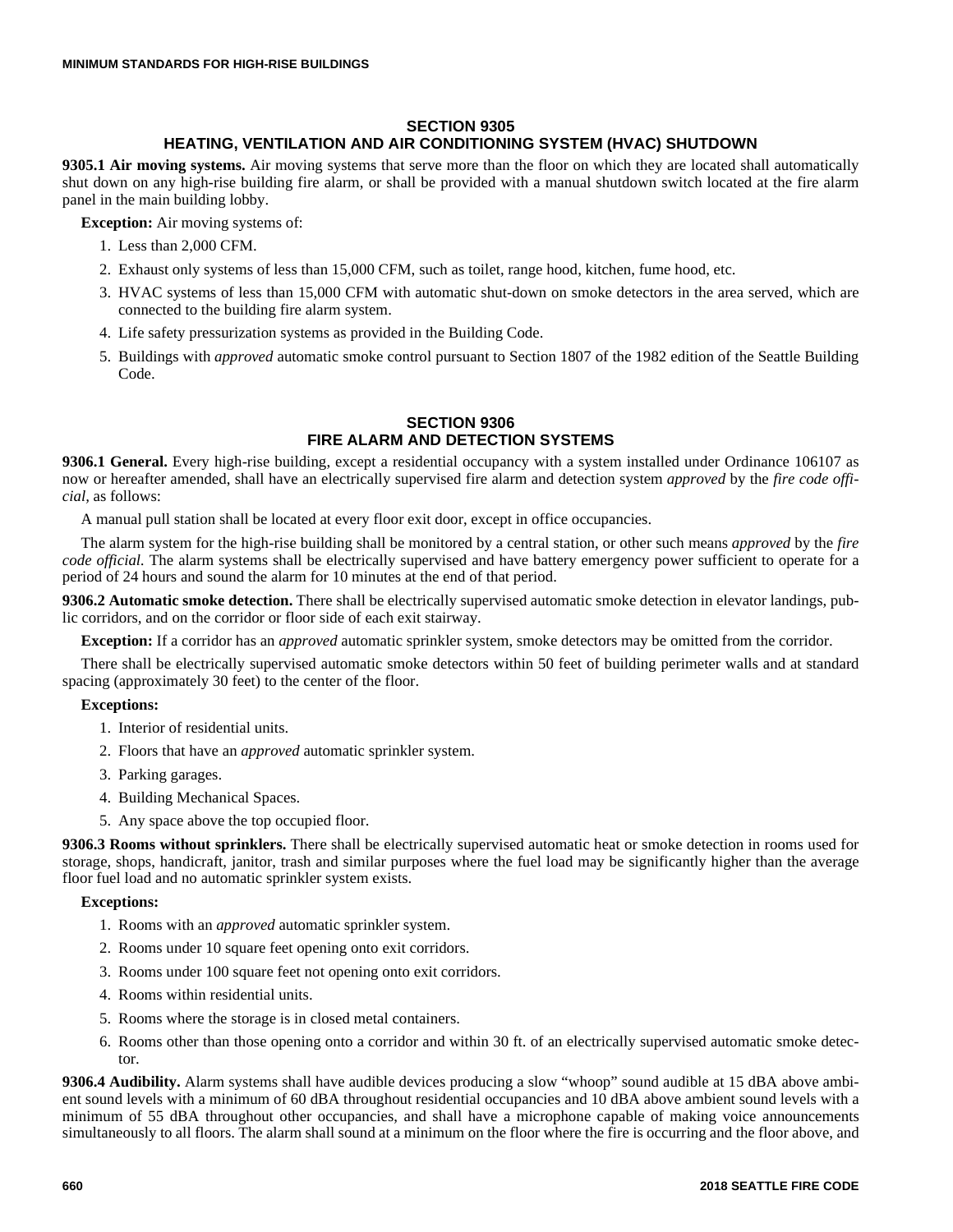the alarm system shall be capable of sounding a general alarm throughout the high rise building. The alarm system shall be designed so that a general alarm may be activated from two separate locations.

**9306.4.1 Zones.** Fire alarm systems shall be zoned per floor.

**9306.4.2 Panels.** There shall be an annunciator panel in the main lobby of a high rise building or in such other areas *approved* by the *fire code official* as an emergency control center.

**9306.5 Automatic sprinklers.** If an automatic sprinkler system has been installed for fire protection, the water flow alarm shall be connected to the building fire alarm.

**Exception:** Where automatic smoke detectors are installed in the area and zoned, a single water flow alarm may be used.

**9306.6 Elevator shafts.** For purposes of Section 9306, wiring for fire alarm and fire detection systems may be installed in elevator shafts, if:

- 1. Such wiring shall not interfere with the safe operation of the elevator.
- 2. Such wiring shall be enclosed within metal conduit and all junction boxes shall be located outside the shaft.
- 3. All wiring work shall be done under applicable permit obtained from the Seattle Department of Construction and Inspections.

**9306.7 Elevator recall.** A fire alarm originating on a floor other than the main lobby floor shall cause all elevators to be returned to the main floor in accordance with Chapter 30 of the 1982 *Seattle Building Code.* Whenever new elevator controllers are installed, they shall meet provisions of the current *Seattle Building* and *Elevator Codes.* Newly installed controllers shall have the capability of selecting alternate recall floors.

**Exception:** Freight elevators with manually operated doors.

## **SECTION 9307 EMERGENCY POWER**

**9307.1 General.** High-rise buildings not meeting the Building Code in effect at the time of the original adoption of this article shall have, as a minimum, emergency power as follows:

- 1. Stairway pressurization emergency power shall be provided by an on-site diesel engine generator set. Such power shall start automatically on fire alarm and the generator set shall have a two-hour fuel supply.
- 2. Exit signs and pathway illumination shall have emergency power by trickle charged storage batteries. Such batteries shall have a capacity to provide required illumination for 90 minutes.
- 3. Fire alarm emergency power shall be provided as required in Section 9306.

#### **SECTION 9308 SIGN REQUIREMENTS**

**9308.1 General.** All signs in this section shall be *approved* by the *fire code official* and have graphic symbols if possible. In hotels, signs must have graphic symbols. Sign lettering shall follow Appendix I-C of the 1982 *Seattle Fire Code.* A sign shall be posted on the room side of every hotel guest room indicating the relationship of that room to the exits and fire extinguishers, and giving basic information on what to do in the event of fire in the building.

**9308.2 Stairs.** Signs shall be provided on the stairway side of every stair door indicating the number of the stair, the floor that the door serves, the high-rise building re-entry points, and stair termination.

**9308.3 Elevators.** A sign shall be posted in every elevator lobby above each call switch noting that the elevators will be recalled to the building lobby on fire alarm. This sign shall warn persons not to use the elevator in the event of fire and direct them to use the stairway. If exit signs are not clearly visible from the elevator lobby, signs shall be installed to indicate the direction to stair and fire escape exits.

**9308.4 Emergency illumination.** Emergency illumination shall be provided at the elevator lobby sign location.

**9308.5 Exit identification.** "NOT AN EXIT" signs shall be installed at all doorways, passageways, or stairways that are not exits, exit accesses or exit discharges, and that may be mistaken for an exit. A sign indicating the use of the doorway, passageway, or stairway, such as "to basement," "storeroom," or "linen closet," is permitted in lieu of the "NOT AN EXIT" sign.

#### **SECTION 9309 EMERGENCY PREPAREDNESS**

**9309.1 Emergency plan.** Owners of high-rise buildings shall prepare an emergency operations plan in accordance with Section 403 of the 1982 Seattle Building Code. In addition to the requirements of Section 403 of the 1982 Seattle Building Code, the